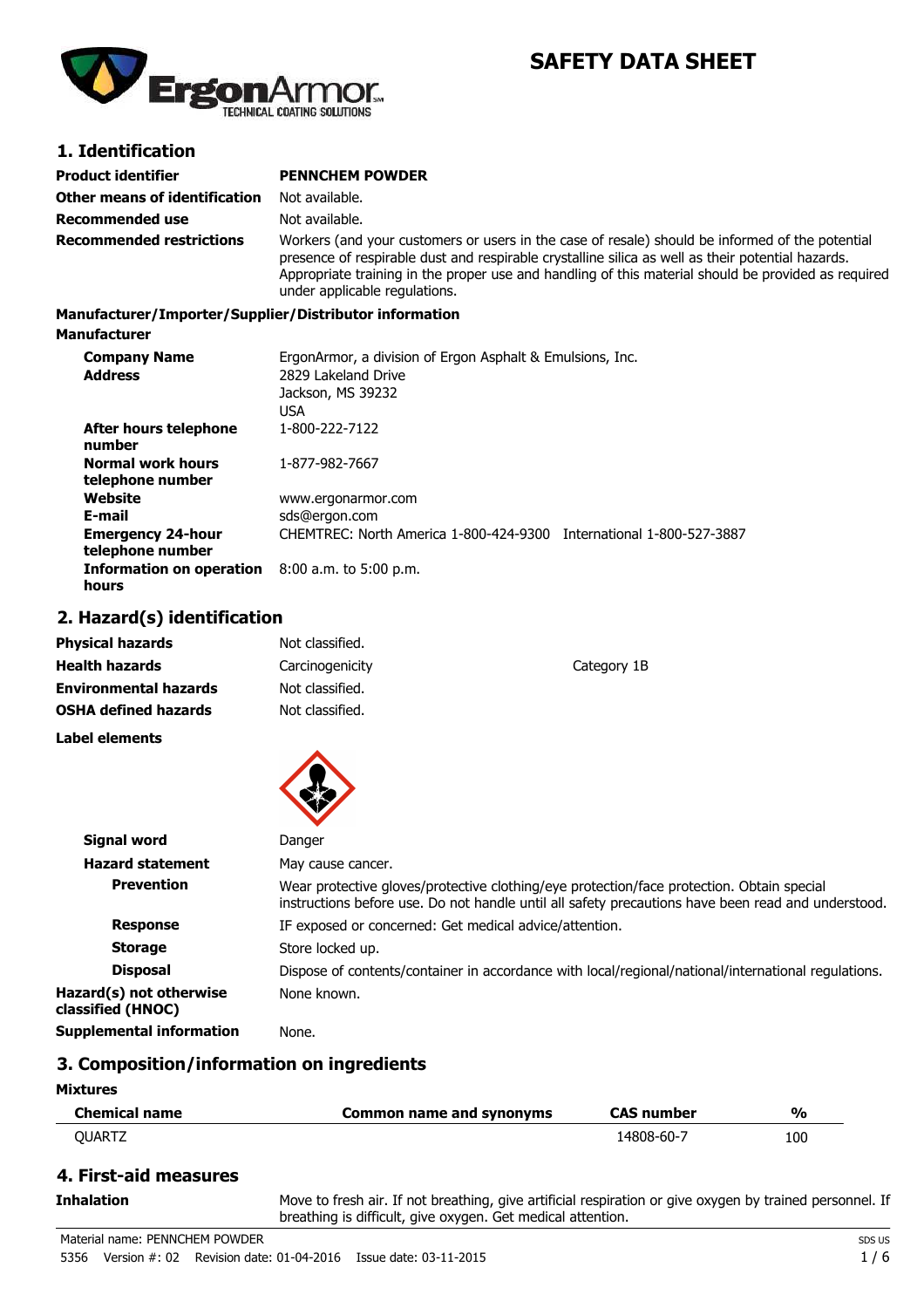| <b>Skin contact</b>                                                          | In case of contact, immediately flush skin with plenty of water for at least 15 minutes while<br>removing contaminated clothing and shoes. Get medical attention if symptoms occur. Wash<br>contaminated clothing before reuse. Destroy or thoroughly clean contaminated shoes. |
|------------------------------------------------------------------------------|---------------------------------------------------------------------------------------------------------------------------------------------------------------------------------------------------------------------------------------------------------------------------------|
| Eye contact                                                                  | In case of contact, immediately flush eyes with large amounts of water, continuing to flush for 15<br>minutes. Get medical attention.                                                                                                                                           |
| <b>Ingestion</b>                                                             | Do not induce vomiting without advice from poison control center. Never give anything by mouth to<br>a victim who is unconscious or is having convulsions. Get medical attention.                                                                                               |
| Most important<br>symptoms/effects, acute and<br>delayed                     | Not available.                                                                                                                                                                                                                                                                  |
| Indication of immediate<br>medical attention and special<br>treatment needed | In case of shortness of breath, give oxygen. Keep victim warm. Keep victim under observation.<br>Symptoms may be delayed.                                                                                                                                                       |
| <b>General information</b>                                                   | IF exposed or concerned: Get medical advice/attention. Keep victim warm. Keep victim under<br>observation. Ensure that medical personnel are aware of the material(s) involved, and take<br>precautions to protect themselves.                                                  |

## **5. Fire-fighting measures**

| Suitable extinguishing media                                        | Use extinguishing measures that are appropriate to local circumstances and the surrounding<br>environment.                                                          |
|---------------------------------------------------------------------|---------------------------------------------------------------------------------------------------------------------------------------------------------------------|
| Unsuitable extinguishing<br>media                                   | Not available.                                                                                                                                                      |
| Specific hazards arising from<br>the chemical                       | Not applicable.                                                                                                                                                     |
| Special protective equipment<br>and precautions for<br>firefighters | Firefighters must use standard protective equipment including flame retardant coat, helmet with<br>face shield, gloves, rubber boots, and in enclosed spaces, SCBA. |
| <b>Fire-fighting</b><br>equipment/instructions                      | In the event of fire, cool tanks with water spray.                                                                                                                  |
| <b>Specific methods</b>                                             | Cool containers exposed to flames with water until well after the fire is out.                                                                                      |

## **6. Accidental release measures**

**Personal precautions, protective equipment and emergency procedures** Wear appropriate protective equipment and clothing during clean-up. **Methods and materials for containment and cleaning up** Not available.

# **7. Handling and storage**

**Precautions for safe handling** Do not breathe dust. Do not get in eyes, on skin, on clothing. Use only with adequate ventilation. **Conditions for safe storage, including any incompatibilities** Keep container tightly closed. Keep out of reach of children. Store in a cool, dry place. Use care in handling/storage.

# **8. Exposure controls/personal protection**

### **Occupational exposure limits**

| US. OSHA Table Z-3 (29 CFR 1910.1000)<br><b>Components</b> | <b>Type</b>                                                                                                                            | <b>Value</b>            | <b>Form</b>          |
|------------------------------------------------------------|----------------------------------------------------------------------------------------------------------------------------------------|-------------------------|----------------------|
| QUARTZ (CAS 14808-60-7)                                    | <b>TWA</b>                                                                                                                             | $0.3 \text{ mg/m}$      | Total dust.          |
|                                                            |                                                                                                                                        | $0.1 \text{ mg/m}$      | Respirable.          |
|                                                            |                                                                                                                                        | 2.4 mppcf               | Respirable.          |
| <b>US. ACGIH Threshold Limit Values</b>                    |                                                                                                                                        |                         |                      |
| <b>Components</b>                                          | <b>Type</b>                                                                                                                            | <b>Value</b>            | <b>Form</b>          |
| QUARTZ (CAS 14808-60-7)                                    | <b>TWA</b>                                                                                                                             | $0.025 \,\mathrm{mq/m}$ | Respirable fraction. |
| US. NIOSH: Pocket Guide to Chemical Hazards                |                                                                                                                                        |                         |                      |
| <b>Components</b>                                          | <b>Type</b>                                                                                                                            | <b>Value</b>            | Form                 |
| QUARTZ (CAS 14808-60-7)                                    | <b>TWA</b>                                                                                                                             | $0.05 \,\mathrm{mg/m}$  | Respirable dust.     |
| <b>Biological limit values</b>                             | No biological exposure limits noted for the ingredient(s).                                                                             |                         |                      |
| <b>Exposure guidelines</b>                                 | Occupational exposure to nuisance dust (total and respirable) and respirable crystalline silica should<br>be monitored and controlled. |                         |                      |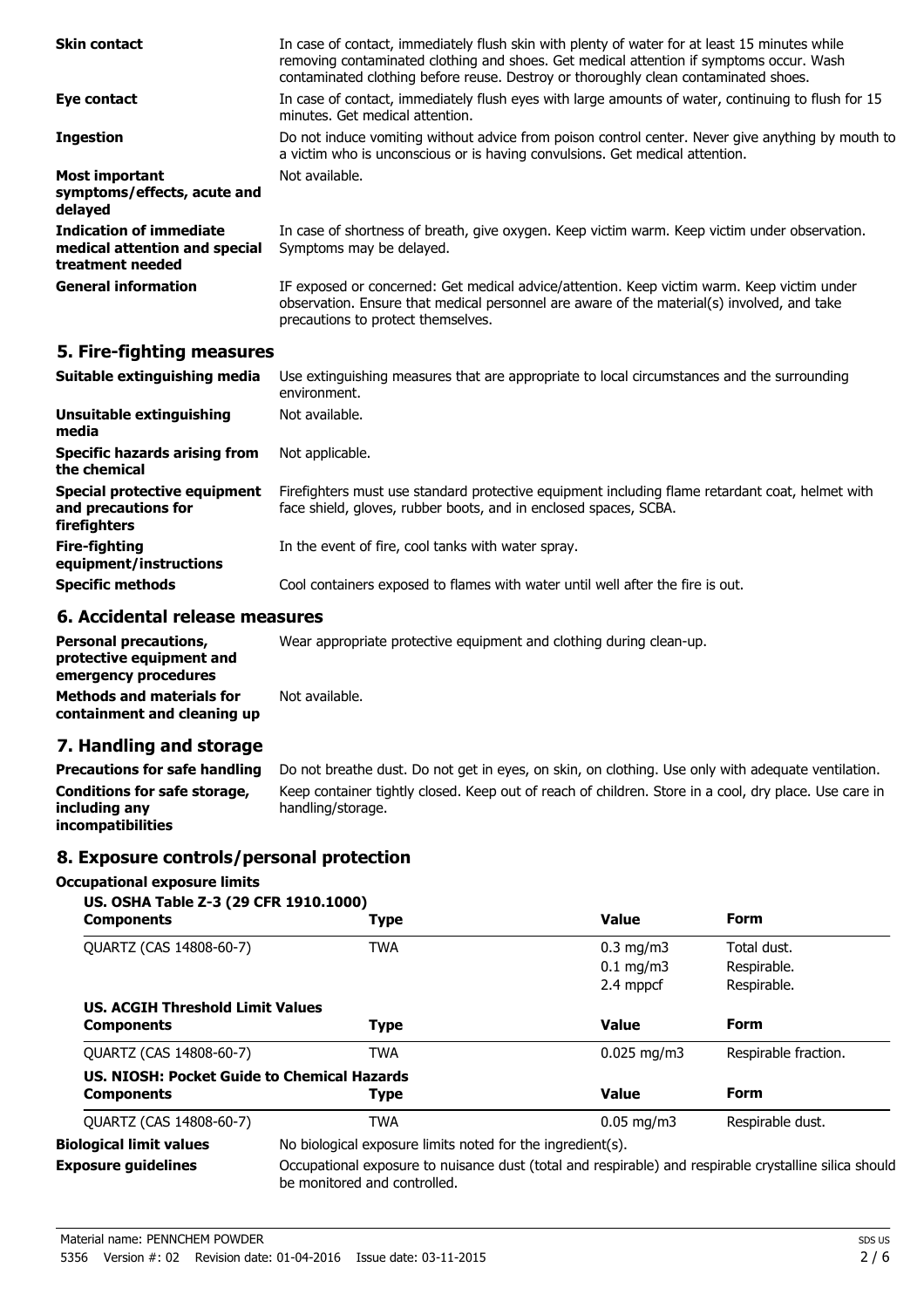| <b>Appropriate engineering</b><br>controls | Good general ventilation (typically 10 air changes per hour) should be used. Ventilation rates should<br>be matched to conditions. If applicable, use process enclosures, local exhaust ventilation, or other<br>engineering controls to maintain airborne levels below recommended exposure limits. If exposure<br>limits have not been established, maintain airborne levels to an acceptable level. Ensure adequate<br>ventilation, especially in confined areas. |
|--------------------------------------------|----------------------------------------------------------------------------------------------------------------------------------------------------------------------------------------------------------------------------------------------------------------------------------------------------------------------------------------------------------------------------------------------------------------------------------------------------------------------|
|                                            | Individual protection measures, such as personal protective equipment                                                                                                                                                                                                                                                                                                                                                                                                |
| Eye/face protection                        | Goggles/face shield are recommended.                                                                                                                                                                                                                                                                                                                                                                                                                                 |
| <b>Hand protection</b>                     | Wear protective gloves.                                                                                                                                                                                                                                                                                                                                                                                                                                              |
| <b>Skin protection</b>                     |                                                                                                                                                                                                                                                                                                                                                                                                                                                                      |
| <b>Other</b>                               | Wear appropriate clothing to prevent any possibility of skin contact with solutions containing 10%<br>or more of this chemical.                                                                                                                                                                                                                                                                                                                                      |
| <b>Respiratory protection</b>              | When workers are facing concentrations above the exposure limit they must use appropriate<br>certified respirators.                                                                                                                                                                                                                                                                                                                                                  |
| <b>Thermal hazards</b>                     | Not available.                                                                                                                                                                                                                                                                                                                                                                                                                                                       |
| <b>General hygiene</b><br>considerations   | Always observe good personal hygiene measures, such as washing after handling the material and<br>before eating, drinking, and/or smoking. Routinely wash work clothing and protective equipment to<br>remove contaminants.                                                                                                                                                                                                                                          |

# **9. Physical and chemical properties**

| <b>Appearance</b>                                   | Powder.                          |
|-----------------------------------------------------|----------------------------------|
| <b>Physical state</b>                               | Solid.                           |
| Form                                                | Powder                           |
| Color                                               | Red. Black. Grey. Natural color. |
| Odor                                                | Odorless.                        |
| <b>Odor threshold</b>                               | Not available.                   |
| рH                                                  | Not available.                   |
| <b>Melting point/freezing point</b>                 | Not available.                   |
| Initial boiling point and<br>boiling range          | Not available.                   |
| <b>Flash point</b>                                  | Not available.                   |
| <b>Evaporation rate</b>                             | Not available.                   |
| <b>Flammability (solid, gas)</b>                    | Not available.                   |
| <b>Upper/lower flammability or explosive limits</b> |                                  |
| <b>Flammability limit - lower</b><br>(9/6)          | Not available.                   |
| <b>Flammability limit -</b><br>upper $(% )$         | Not available.                   |
| <b>Explosive limit - lower</b><br>(%)               | Not available.                   |
| <b>Explosive limit - upper</b><br>(%)               | Not available.                   |
| Vapor pressure                                      | Not available.                   |
| <b>Vapor density</b>                                | Not available.                   |
| <b>Relative density</b>                             | Not available.                   |
| Solubility(ies)                                     |                                  |
| Solubility (water)                                  | Insoluble                        |
| <b>Partition coefficient</b><br>(n-octanol/water)   | Not available.                   |
| <b>Auto-ignition temperature</b>                    | Not available.                   |
| <b>Decomposition temperature</b>                    | Not available.                   |
| <b>Viscosity</b>                                    | Not available.                   |
| 10. Stability and reactivity                        |                                  |

#### **Reactivity** Not available. **Chemical stability** Material is stable under normal conditions. **Possibility of hazardous reactions** Not available. **Conditions to avoid** None under normal conditions.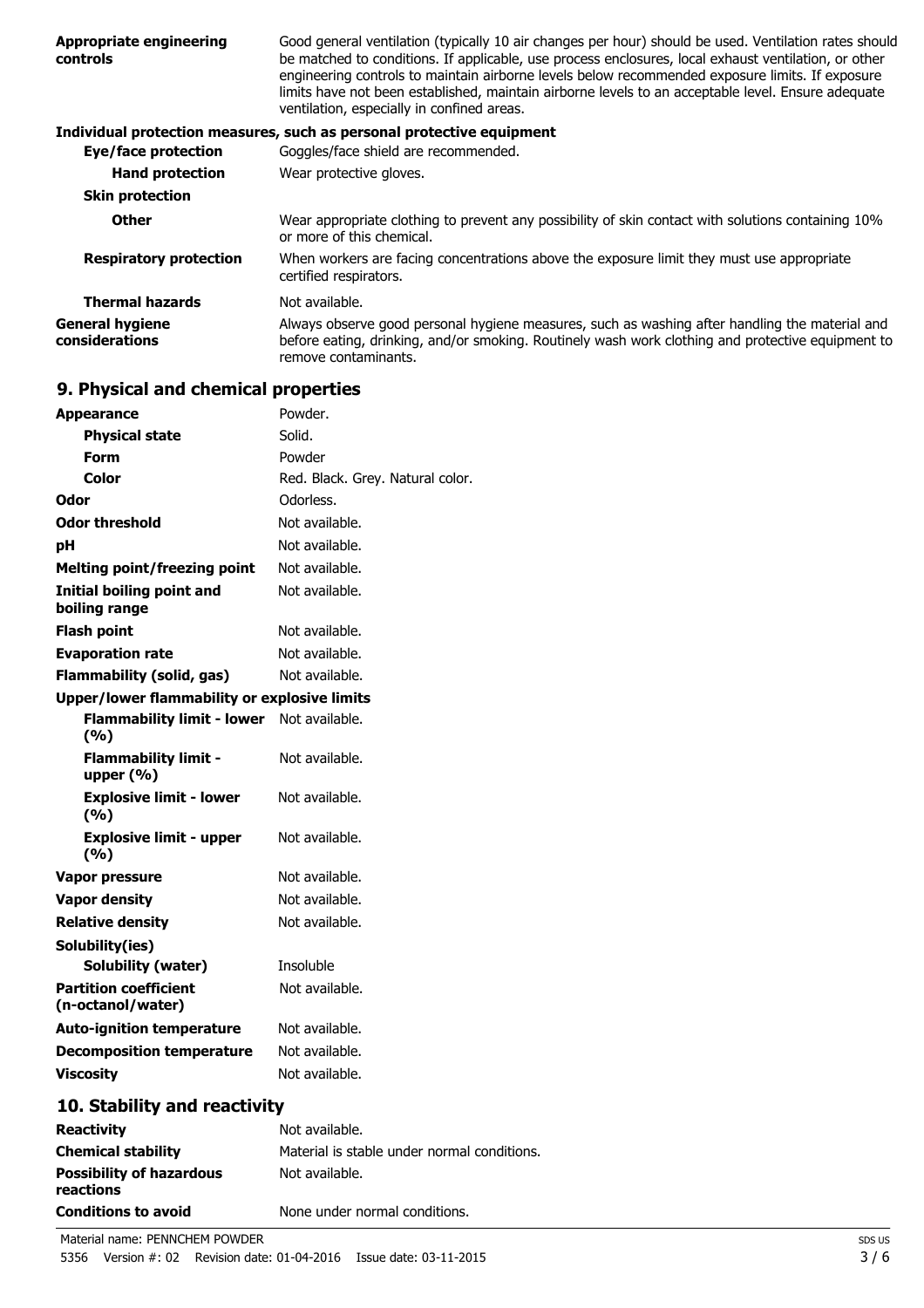| Incompatible materials         | Strong oxidizing agents. Strong bases. |
|--------------------------------|----------------------------------------|
| <b>Hazardous decomposition</b> | Oxides of silicon.                     |
| products                       |                                        |

# **11. Toxicological information**

#### **Information on likely routes of exposure**

| <b>Ingestion</b>                                                                   | Not available.                                                                                                                                                                                                                                                                                                                                                                                                                                                                                                                                                                                                                                                                                                                                                                                                                       |
|------------------------------------------------------------------------------------|--------------------------------------------------------------------------------------------------------------------------------------------------------------------------------------------------------------------------------------------------------------------------------------------------------------------------------------------------------------------------------------------------------------------------------------------------------------------------------------------------------------------------------------------------------------------------------------------------------------------------------------------------------------------------------------------------------------------------------------------------------------------------------------------------------------------------------------|
| <b>Inhalation</b>                                                                  | May cause cancer by inhalation.                                                                                                                                                                                                                                                                                                                                                                                                                                                                                                                                                                                                                                                                                                                                                                                                      |
| <b>Skin contact</b>                                                                | Not available.                                                                                                                                                                                                                                                                                                                                                                                                                                                                                                                                                                                                                                                                                                                                                                                                                       |
| Eye contact                                                                        | Harmful in contact with eyes.                                                                                                                                                                                                                                                                                                                                                                                                                                                                                                                                                                                                                                                                                                                                                                                                        |
| Symptoms related to the<br>physical, chemical and<br>toxicological characteristics | Not available.                                                                                                                                                                                                                                                                                                                                                                                                                                                                                                                                                                                                                                                                                                                                                                                                                       |
| <b>Information on toxicological effects</b>                                        |                                                                                                                                                                                                                                                                                                                                                                                                                                                                                                                                                                                                                                                                                                                                                                                                                                      |
| Acute toxicity                                                                     | Not available.                                                                                                                                                                                                                                                                                                                                                                                                                                                                                                                                                                                                                                                                                                                                                                                                                       |
| <b>Skin corrosion/irritation</b>                                                   | Not available.                                                                                                                                                                                                                                                                                                                                                                                                                                                                                                                                                                                                                                                                                                                                                                                                                       |
| Serious eye damage/eye<br>irritation                                               | Harmful in contact with eyes. None known.                                                                                                                                                                                                                                                                                                                                                                                                                                                                                                                                                                                                                                                                                                                                                                                            |
| Respiratory or skin sensitization                                                  |                                                                                                                                                                                                                                                                                                                                                                                                                                                                                                                                                                                                                                                                                                                                                                                                                                      |
| <b>Respiratory sensitization</b>                                                   | Not available.                                                                                                                                                                                                                                                                                                                                                                                                                                                                                                                                                                                                                                                                                                                                                                                                                       |
| <b>Skin sensitization</b>                                                          | None known.                                                                                                                                                                                                                                                                                                                                                                                                                                                                                                                                                                                                                                                                                                                                                                                                                          |
| Germ cell mutagenicity                                                             | No data available to indicate product or any components present at greater than 0.1% are<br>mutagenic or genotoxic.                                                                                                                                                                                                                                                                                                                                                                                                                                                                                                                                                                                                                                                                                                                  |
| <b>Carcinogenicity</b>                                                             | Hazardous by OSHA criteria. Occupational exposure to respirable dust and respirable crystalline<br>silica should be monitored and controlled. In 1997, IARC (the International Agency for Research<br>on Cancer) concluded that crystalline silica inhaled from occupational sources can cause lung<br>cancer in humans. However in making the overall evaluation, IARC noted that "carcinogenicity<br>was not detected in all industrial circumstances studied. Carcinogenicity may be dependent on<br>inherent characteristics of the crystalline silica or on external factors affecting its biological activity<br>or distribution of its polymorphs." (IARC Monographs on the evaluation of the carcinogenic risks<br>of chemicals to humans, Silica, silicates dust and organic fibres, 1997, Vol. 68, IARC, Lyon,<br>France.) |
|                                                                                    | <b>IARC Monographs. Overall Evaluation of Carcinogenicity</b>                                                                                                                                                                                                                                                                                                                                                                                                                                                                                                                                                                                                                                                                                                                                                                        |
| <b>OUARTZ (CAS 14808-60-7)</b>                                                     | 1 Carcinogenic to humans.<br>US. National Toxicology Program (NTP) Report on Carcinogens                                                                                                                                                                                                                                                                                                                                                                                                                                                                                                                                                                                                                                                                                                                                             |
| QUARTZ (CAS 14808-60-7)<br>Not listed.                                             | Known To Be Human Carcinogen.<br>US. OSHA Specifically Regulated Substances (29 CFR 1910.1001-1050)                                                                                                                                                                                                                                                                                                                                                                                                                                                                                                                                                                                                                                                                                                                                  |
| <b>Reproductive toxicity</b>                                                       | Not classified.                                                                                                                                                                                                                                                                                                                                                                                                                                                                                                                                                                                                                                                                                                                                                                                                                      |
| Specific target organ toxicity<br>- single exposure                                | Not available.                                                                                                                                                                                                                                                                                                                                                                                                                                                                                                                                                                                                                                                                                                                                                                                                                       |
| Specific target organ toxicity<br>- repeated exposure                              | Not available.                                                                                                                                                                                                                                                                                                                                                                                                                                                                                                                                                                                                                                                                                                                                                                                                                       |
| Aspiration hazard                                                                  | Not available.                                                                                                                                                                                                                                                                                                                                                                                                                                                                                                                                                                                                                                                                                                                                                                                                                       |
| Chronic effects                                                                    | Prolonged inhalation may be harmful. Prolonged exposure may cause chronic effects.                                                                                                                                                                                                                                                                                                                                                                                                                                                                                                                                                                                                                                                                                                                                                   |
| <b>Further information</b>                                                         | This product has no known adverse effect on human health.                                                                                                                                                                                                                                                                                                                                                                                                                                                                                                                                                                                                                                                                                                                                                                            |

# **12. Ecological information**

| <b>Ecotoxicity</b>               | Not expected to be harmful to aguatic organisms. |
|----------------------------------|--------------------------------------------------|
| Persistence and degradability    | Not available.                                   |
| <b>Bioaccumulative potential</b> | Not available.                                   |
| Mobility in soil                 | Not available.                                   |
| Other adverse effects            | Not available.                                   |

# **13. Disposal considerations**

| <b>Disposal instructions</b>             | Dispose in accordance with all applicable regulations. |
|------------------------------------------|--------------------------------------------------------|
| Hazardous waste code                     | Not regulated.                                         |
| Waste from residues /<br>unused products | Not available.                                         |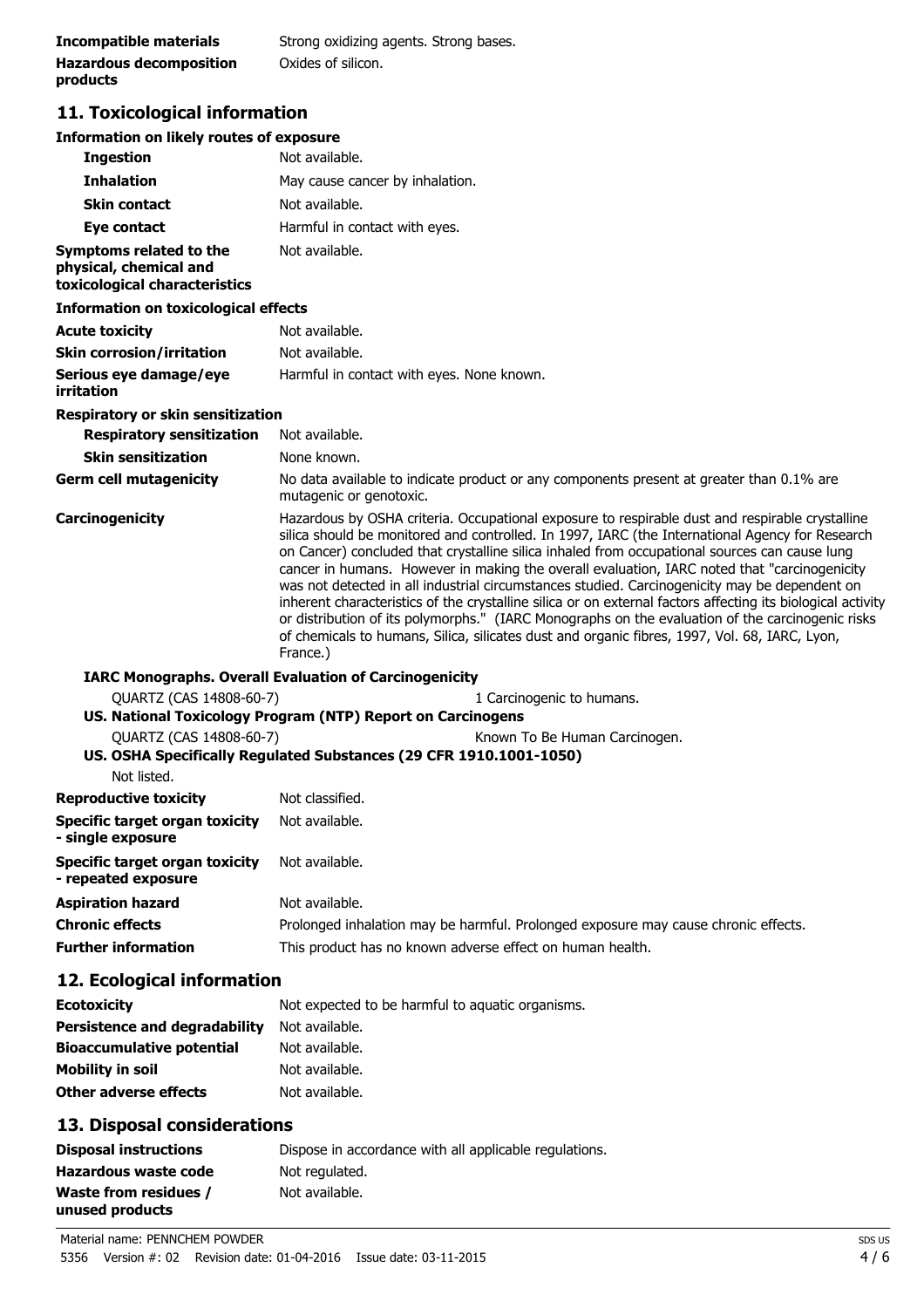## **14. Transport information**

### **DOT**

Not regulated as dangerous goods.

#### **IATA**

Not regulated as dangerous goods.

#### **IMDG**

Not regulated as dangerous goods.

**Transport in bulk according to** Not available. **Annex II of MARPOL 73/78 and the IBC Code**

## **15. Regulatory information**

| US federal regulations   | This product is a "Hazardous Chemical" as defined by the OSHA Hazard Communication Standard<br>29 CFR 1910.1200.<br>All components are on the U.S. EPA TSCA Inventory List. |
|--------------------------|-----------------------------------------------------------------------------------------------------------------------------------------------------------------------------|
|                          | TSCA Section 12(b) Export Notification (40 CFR 707, Subpt. D)                                                                                                               |
| Not regulated.           |                                                                                                                                                                             |
|                          | <b>CERCLA Hazardous Substance List (40 CFR 302.4)</b>                                                                                                                       |
| Not listed.              |                                                                                                                                                                             |
|                          | US. OSHA Specifically Regulated Substances (29 CFR 1910.1001-1050)                                                                                                          |
| Not listed.              |                                                                                                                                                                             |
|                          | <b>Superfund Amendments and Reauthorization Act of 1986 (SARA)</b>                                                                                                          |
| <b>Hazard categories</b> | Immediate Hazard - No                                                                                                                                                       |
|                          | Delayed Hazard - Yes                                                                                                                                                        |
|                          | Fire Hazard - No                                                                                                                                                            |
|                          | <b>Deserves Hermand Nic</b>                                                                                                                                                 |

Pressure Hazard - No Reactivity Hazard - No

#### **SARA 302 Extremely hazardous substance**

Not listed.

**SARA 311/312 Hazardous chemical**

## **SARA 313 (TRI reporting)**

Not regulated.

#### **Other federal regulations**

### **Clean Air Act (CAA) Section 112 Hazardous Air Pollutants (HAPs) List**

No

Not regulated.

### **Clean Air Act (CAA) Section 112(r) Accidental Release Prevention (40 CFR 68.130)**

Not regulated.

**Safe Drinking Water Act (SDWA)** Not regulated.

**US state regulations** WARNING: This product contains a chemical known to the State of California to cause cancer.

# **US. Massachusetts RTK - Substance List**

- QUARTZ (CAS 14808-60-7) **US. New Jersey Worker and Community Right-to-Know Act** Not regulated.
- **US. Pennsylvania RTK Hazardous Substances**
	- QUARTZ (CAS 14808-60-7)

# **US. Rhode Island RTK**

Not regulated.

## **US. California Proposition 65**

# **US - California Proposition 65 - CRT: Listed date/Carcinogenic substance**

QUARTZ (CAS 14808-60-7) Listed: October 1, 1988

# **International Inventories**

| Country(s) or region | Inventory name                                     | On inventory (yes/no)* |
|----------------------|----------------------------------------------------|------------------------|
| Australia            | Australian Inventory of Chemical Substances (AICS) | Yes                    |
| Canada               | Domestic Substances List (DSL)                     | Yes                    |